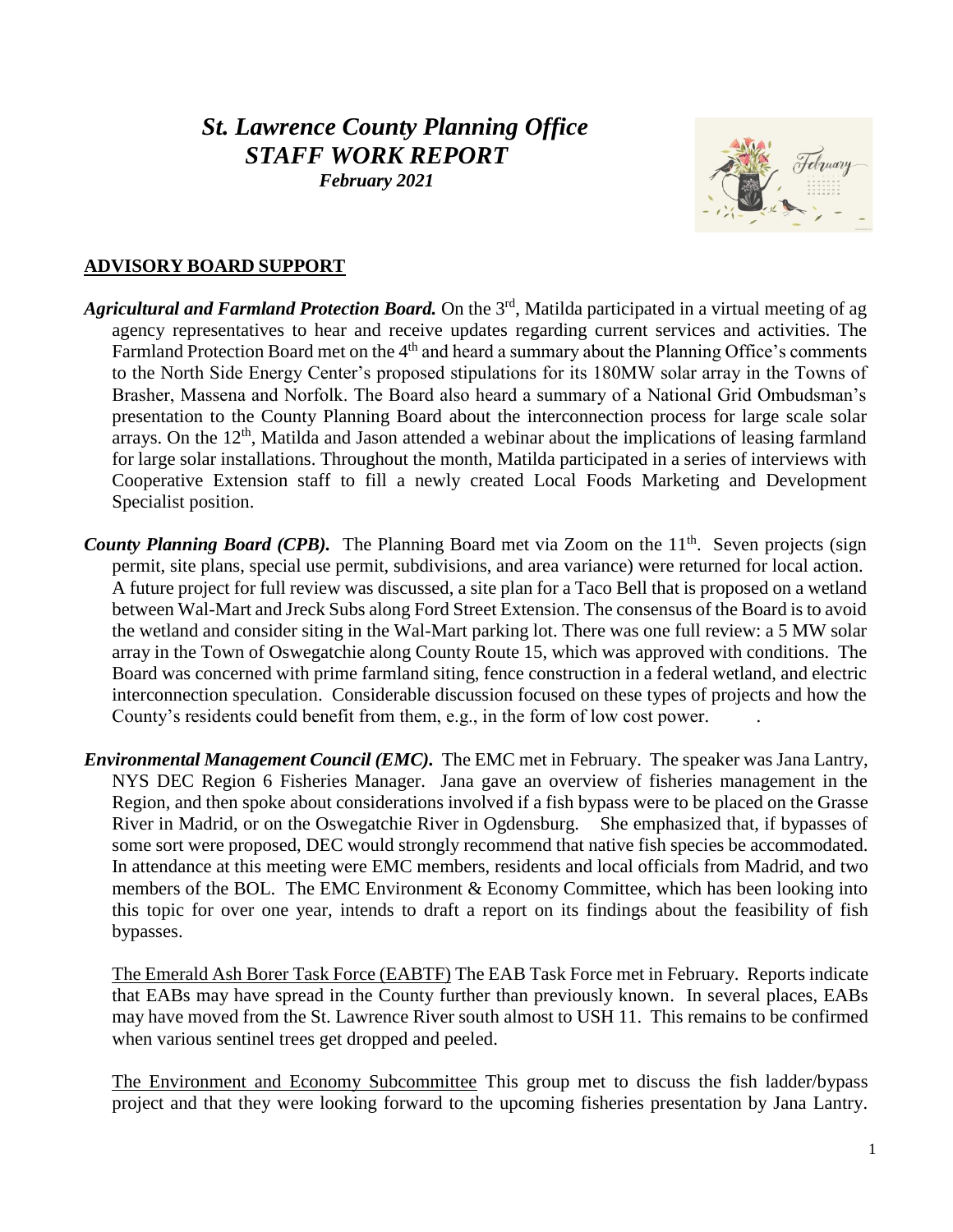They also discussed other potential environmental and economic projects to consider in the future.

*Fair Housing Task Force (FHTF)*. The FHTF met on the 25<sup>th</sup> via Zoom to discuss the implications of deferred rent payments by tenants, including a landlord's inability to afford apartment repairs; the increasing number of tenant evictions filed by landlords; an anticipated delay in timely real property tax payments; and bankruptcy filings by landlords. Members of the Task Force and other interested persons agreed to draft a memo to the County Board of Legislators that outlines the current status of pending evictions in the County, and to include the impending evictions crisis as a legislative issue agenda item. The Task Force also reviewed current maximum income limits for seniors to be eligible to receive an exemption on real property taxes, and reviewed a State requirement to select and advance Fair Housing activities over the next year.

## **BOARD OF LEGISLATORS**

- *Census 2020.* We await release of preliminary data from the 2020 Census. These data will be used to reapportion Congressional districts across the country, and to redistrict NY Assembly and Senate boundaries, and locally to adjust BOL district lines.
- *COVID Response.* Heidi is being trained to assist Public Health in workplace exposures. Staff continue to assist in the County's COVID call center, fielding calls from individuals regarding insolation, quarantine and any other question that is COVID-related. Staff have also volunteered to assist in County vaccination PODs (Points of Distribution); to date, staff have assisted at five PODs.
- *Jones & Laughlin (J&L) Site.* Staff participated in a technical conference call with DEC on February 25<sup>th</sup>. Draft ISMP is expected in March.
- *Title VI Coordinator.* The County Planning Director has been selected by the Board of Legislators to be the County's Title VI Coordinator. The County recently passed a Title VI Plan, which safeguards against discrimination in the distribution of federally funded programs. Staff attended a Title VI training workshop on February 23rd .
- *Countywide Broadband Assessment.* Staff are working with DANC and a consultant to assess the deficiencies throughout the County. The assessment involves an on-line and paper survey that went live on February 19<sup>th</sup> and a physical inspection of broadband infrastructure.

### **COMMUNITY / ECONOMIC DEVELOPMENT**

*Community Development Block Grants (CDBG).* The Planning Office administers three open grants: the Septic Tank Replacement Assistance Program (STRAP); the 23rd round of the Direct Homeownership Assistance Program, and the third round of its Countywide Housing Rehabilitation Program (CHRP 3).

During February, NYS OCR announced the next round of grant applications for funding for housing programs. Deadline for submission of applications is Friday April 9th. The County anticipates applying for \$500 K - \$600 K to support the 24th round of DHAP.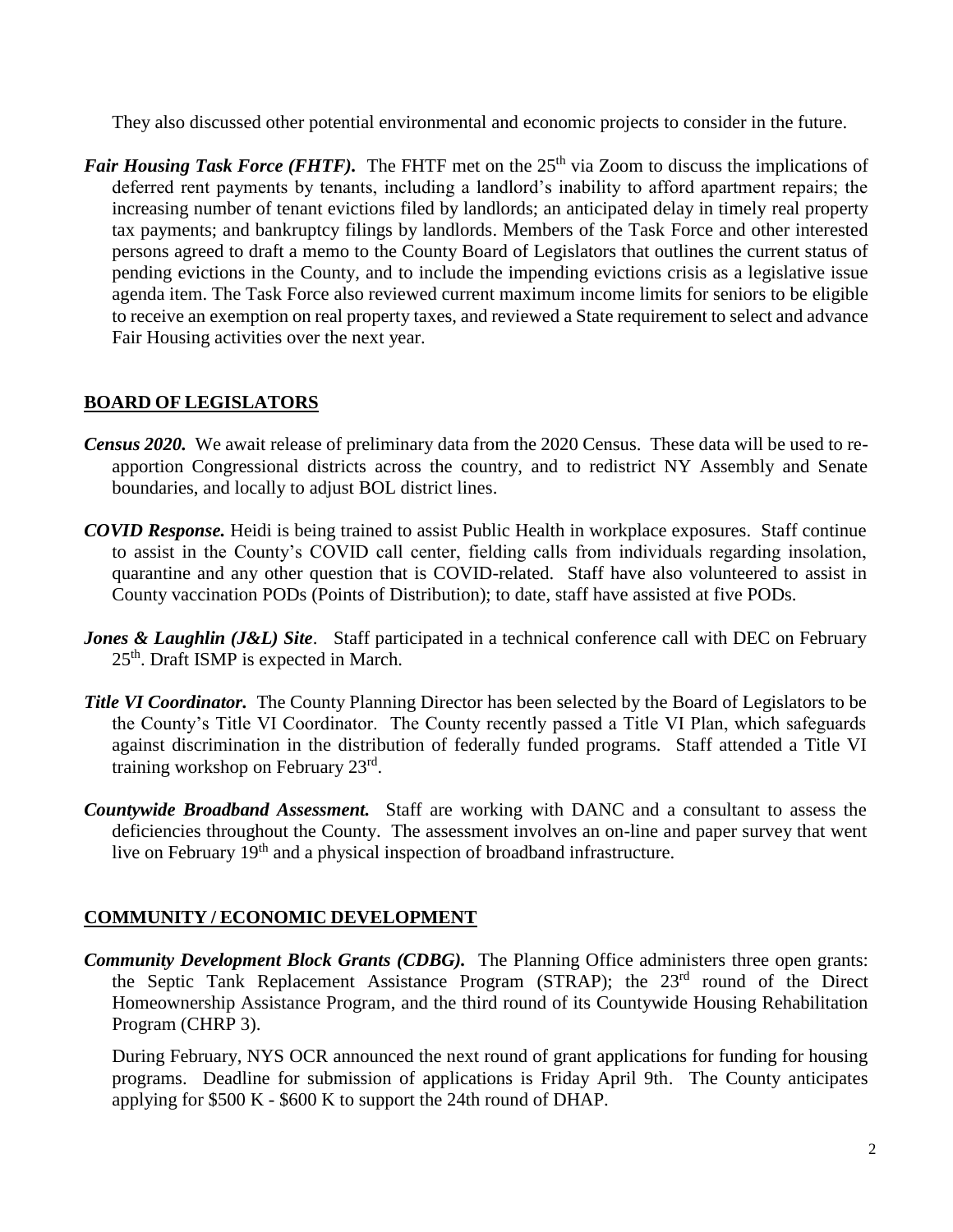Late last year, the County put out a Request for Statements of Interest to determine the availability/capacity of local organizations to serve as the County's Subrecipient to perform Program Delivery and Administration activities for future CDBG work. Two Statements of Interest were received; the Planning Office is working with an ad hoc Evaluation Committee and the County Administrator to decide on the eventual Subrecipient.

*Lead Hazard Abatement Program*. This \$1 million award from the US Department of Housing and Urban Development (HUD) is providing lead-based paint stabilization, or abatement assistance, to low- and moderate-income households throughout the county. In February, the Planning Office is pleased to announce that 5 units have been completed, 10 units are in process; and another 6 units are in the application/qualification pipeline.

# **GEOGRAPHIC INFORMATION SYSTEM**

- *County Enterprise GIS*. Dakota, when time permits, is testing publishing and sharing data via Enterprise.
- *COVID-19 Mapping.* Since March 31<sup>st</sup>, Dakota and Matilda have prepared daily maps for the County's Public Health Department to track positive, active, and regional cases of COVID-19.
- **Parks & Trails New York (PTNY).** Staff, Dakota, is working on submitting GIS data to PTNY that highlight recreation trail infrastructure in the County. Data for this project was recently received from the County trails web application and will be submitted during the winter 2021.
- *Public Transportation Bus Routes.* During the first week in February, Matilda continued to update public transit route maps to depict COVID-19 vaccination sites. Revised colored maps were printed and laminated for mounting in each bus. Throughout the month, Matilda consulted with Garden Share staff Carlene Doane and County Mobility Manager Frank Doldo to create a map depicting bus routes that serve seasonal Farmer's Markets throughout the county. This map will be published in Garden Share's annual local food guide.

## *Staff GIS Production*

 Emergency Services mapping assistance with search and recovery on Black Lake snowmobile incident. Staff created a search grid and shared via Google Maps for easy consumption in the field.

## **GRANTS**

- *Grants Notice Distribution.* The Grants Notice is distributed to County Department Heads, Legislators, Superintendents of Schools, local municipal officials and approximately 350 additional individuals representing organizations throughout the North Country.
- *Hazard Mitigation Plan, 5-Year Update*. Staff are assisting Emergency Services with the required fiveyear update of the SLC Multi-Jurisdictional All-Hazard Mitigation Plan. County stakeholders participated in an organizational Zoom meeting on February  $11<sup>th</sup>$ . Municipal outreach meetings are scheduled for mid-March.